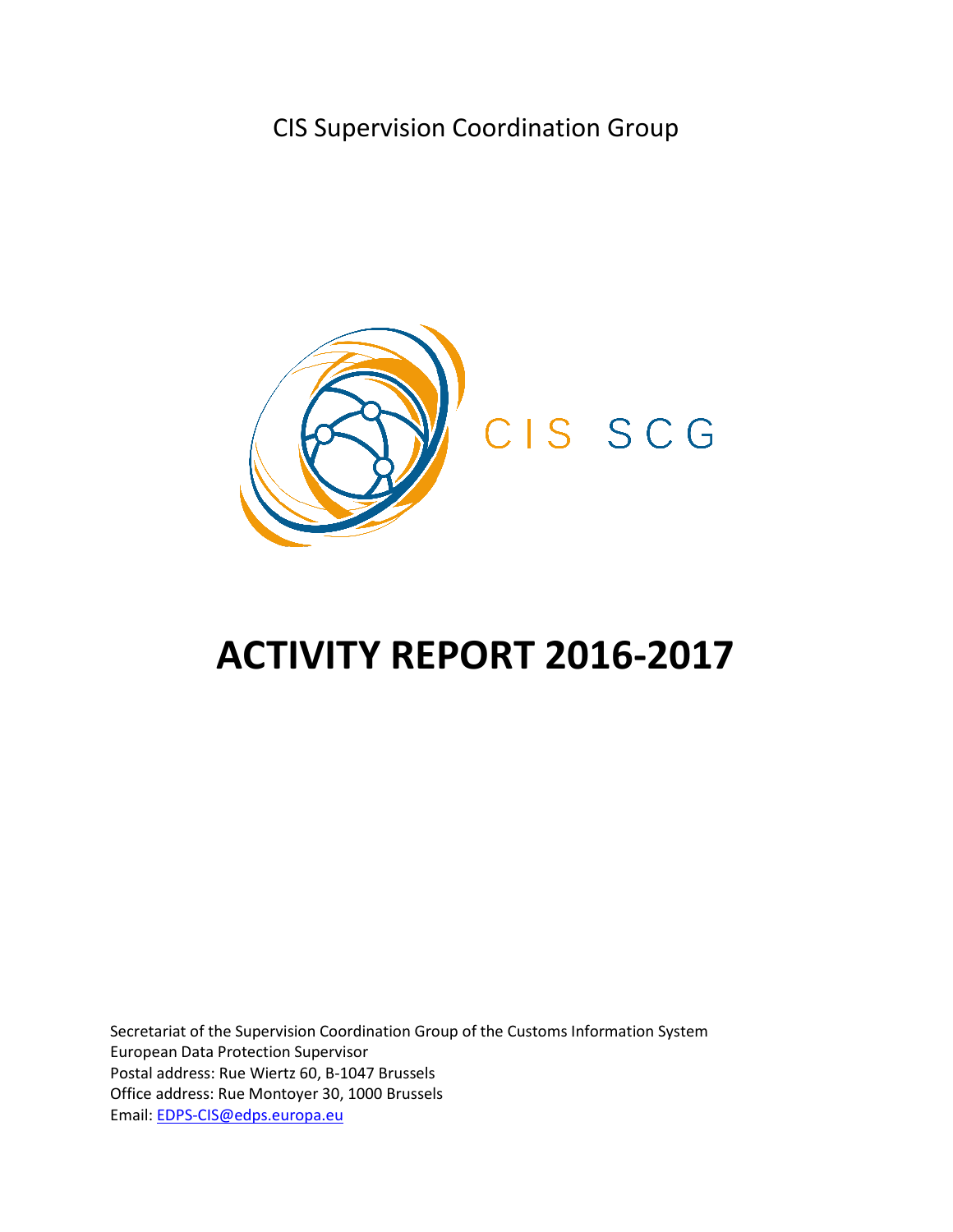## **Table of Contents**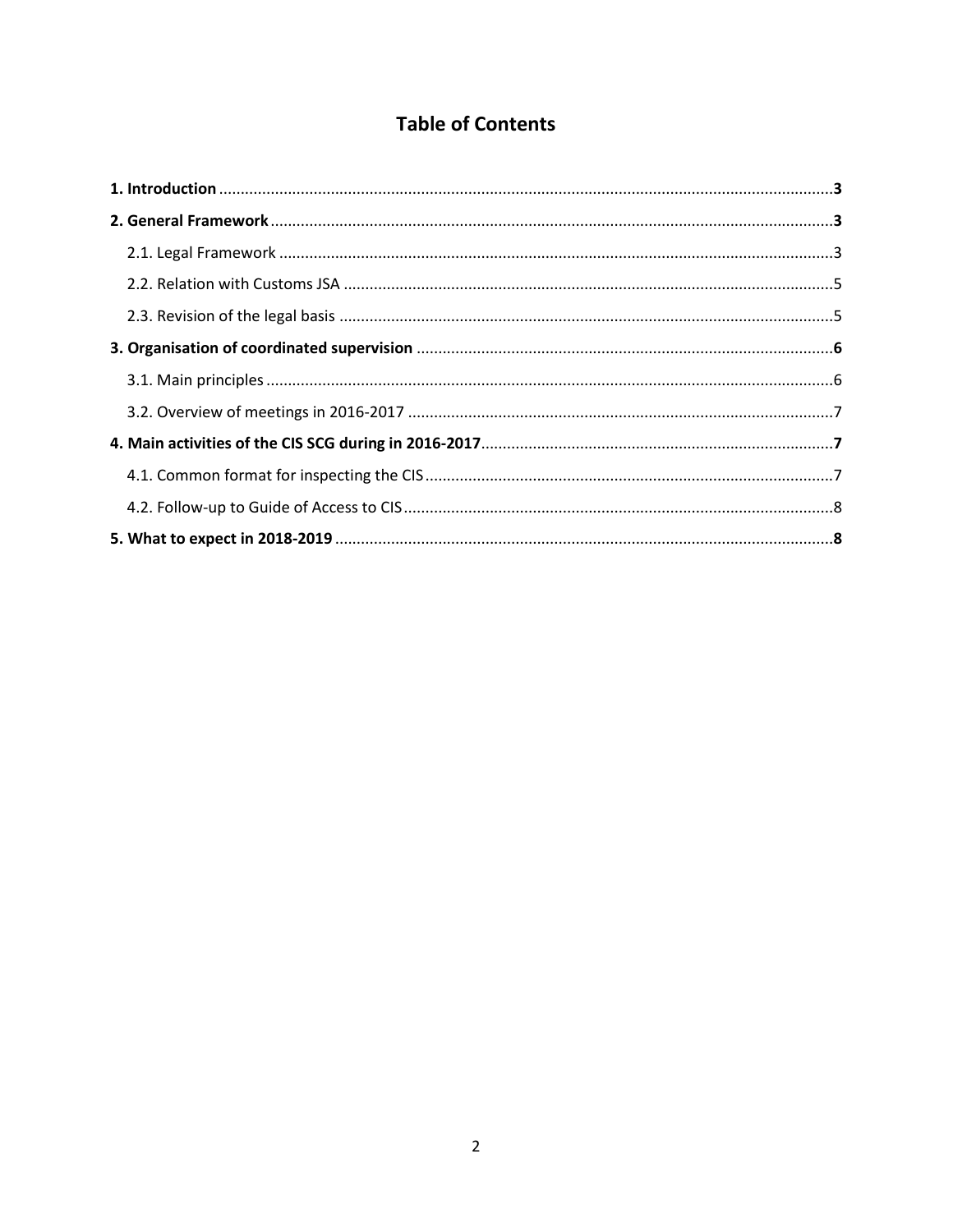## **1. Introduction**

The aim of the Customs Information System (CIS) is to create an alert system within the fight against fraud framework so as to enable any Member State entering data in the system to request another Member State to carry out sighting and reporting, discreet surveillance, a specific check or operational and strategic analysis.

For these purposes, the CIS stores information on commodities, means of transport, persons and companies and on goods and cash detained, seized or confiscated in order to assist in preventing, investigating and prosecuting actions which are in breach of customs and agricultural legislation (the former EU 'first pillar') or serious contraventions of national laws (the former EU 'third pillar'). The former 'first pillar' part is supervised by the CIS Supervision Coordination Group (SCG), while the latter 'third pillar' part is supervised by a Joint Supervisory Authority (JSA) composed of representatives of the national data protection authorities (DPAs).

The CIS SCG is set up as a platform in which the DPAs responsible for the supervision of the CIS in accordance with Regulation (EC) No 766/2008 - i.e. the European Data Protection Supervisor (EDPS) and national DPAs - cooperate in line with their responsibilities in order to ensure coordinated supervision of the CIS.

The Coordination Group shall:

- examine implementation problems in connection with the CIS operations;
- examine difficulties experienced during checks by the supervisory authorities;
- examine difficulties of interpretation or application of the CIS Regulation;
- draw up recommendations for common solutions to existing problems;
- endeavour to enhance cooperation between the supervisory authorities.

This document reports on the activities of the CIS SCG during the years 2016 and 2017.

## **2. General Framework**

## **2.1. Legal Framework**

 $\overline{a}$ 

The  $CIS<sup>1</sup>$  was created to store information on commodities, means of transport, persons and companies, and in addition on goods and cash detained, seized or confiscated in order to assist in preventing, investigating and prosecuting actions which are in breach of customs and agricultural legislation or serious contraventions of national laws. The Customs Files Identification Database (FIDE) is a related database

<sup>1</sup> The CIS is based on Regulation No 515/1997, OJ L 82, 22.3.1997, p. 1, as amended by Regulation No 766/2008, OJ L 218, 13.8.2008, p. 48 as well as on Council Decision No 2009/917/JHA, OJ L 323, 10.12.2009, p. 20.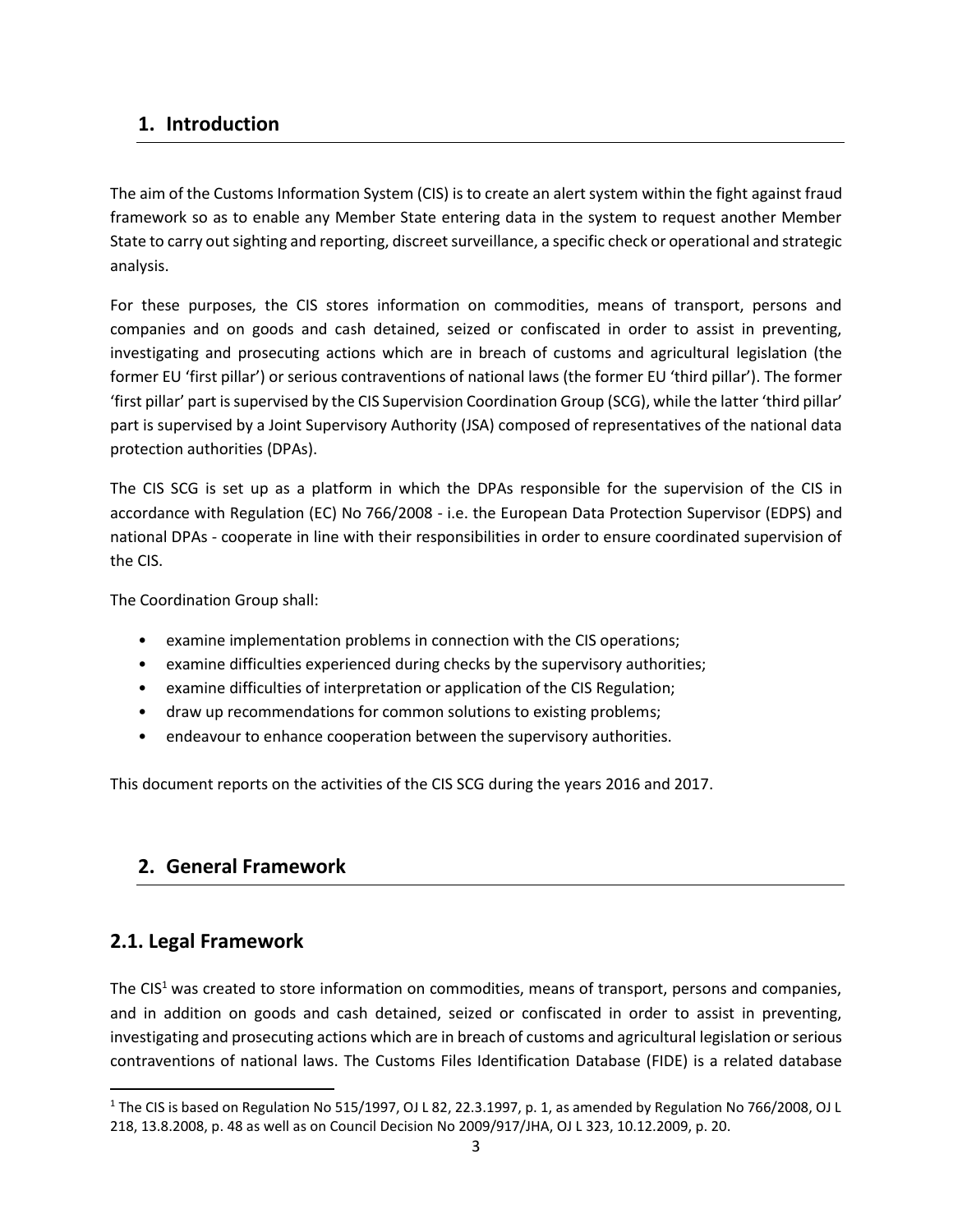storing information on legal and natural persons under investigation for breaches of customs legislation established under the same legal bases.

One special characteristic of CIS and FIDE is that they are based on a double legal basis. In addition to Council Regulation (EC) No 515/1997 governing CIS as it relates to customs and agricultural legislation ("CIS former 1<sup>st</sup> pillar"), Council Decision No 2009/917/JHA ("CIS former 3<sup>rd</sup> pillar") provides a separate legal basis in the former third pillar for the use of CIS in relation to serious contraventions of national laws, replacing the CIS Convention.

The aim of the CIS is to create an alert system in the framework of the fight against customs fraud and breaches of certain other laws by enabling the Member State which enters data into the system to request another Member State to carry out one of the following actions:

- sighting and reporting,
- discreet surveillance,
- a specific check,
- operational and strategic analysis.

The CIS can contain a range of data on suspects, such as names, addresses, numbers of identity documents, description of physical characteristics, warnings (armed, violent, escaping) and the reasons for inclusion in the database.

Since 2008, Regulation 515/1997 also includes a legal framework for the FIDE, which enables the national authorities responsible for carrying out customs investigations on persons or businesses to identify competent authorities of other Member States which are investigating or have investigated the same persons or businesses in order to coordinate their investigations. This database stores only basic information on investigations (such as reference, start date and the status of the investigation), investigating authorities (names and contacts) and persons or companies under investigation.

The functionalities of CIS and FIDE under the two legal bases are identical; the difference is to which kind of (suspected) breaches entries relate: CIS former 1<sup>st</sup> pillar contains entries on (suspected) breaches of Union customs and agricultural legislation<sup>2</sup>, while CIS former  $3<sup>rd</sup>$  pillar contains entries on (suspected) certain other serious breaches of national laws<sup>3</sup>.

As regards supervision, Article 37 of Regulation 515/1997, as amended by Regulation 766/2008, sets out the legal framework for CIS former 1<sup>st</sup> pillar. National DPAs are responsible for supervising that the processing of personal data in CIS by national authorities does not violate data subjects' rights in accordance with the respective national legislation. The EDPS in turn shall supervise compliance of the Commission's processing operations with Regulation (EC) 45/2001. Article 37(4) establishes that the EDPS shall –at least once a year– convene a meeting with the national DPAs competent for the supervision of the CIS. This provision is the basis for the work of the CIS SCG.

 $\overline{a}$ 

<sup>2</sup> See Article 2 of Regulation No 515/1997.

<sup>&</sup>lt;sup>3</sup> See the list in Article 2(1) of Council Decision 2009/917/JHA. Examples include drug trafficking and arms sales.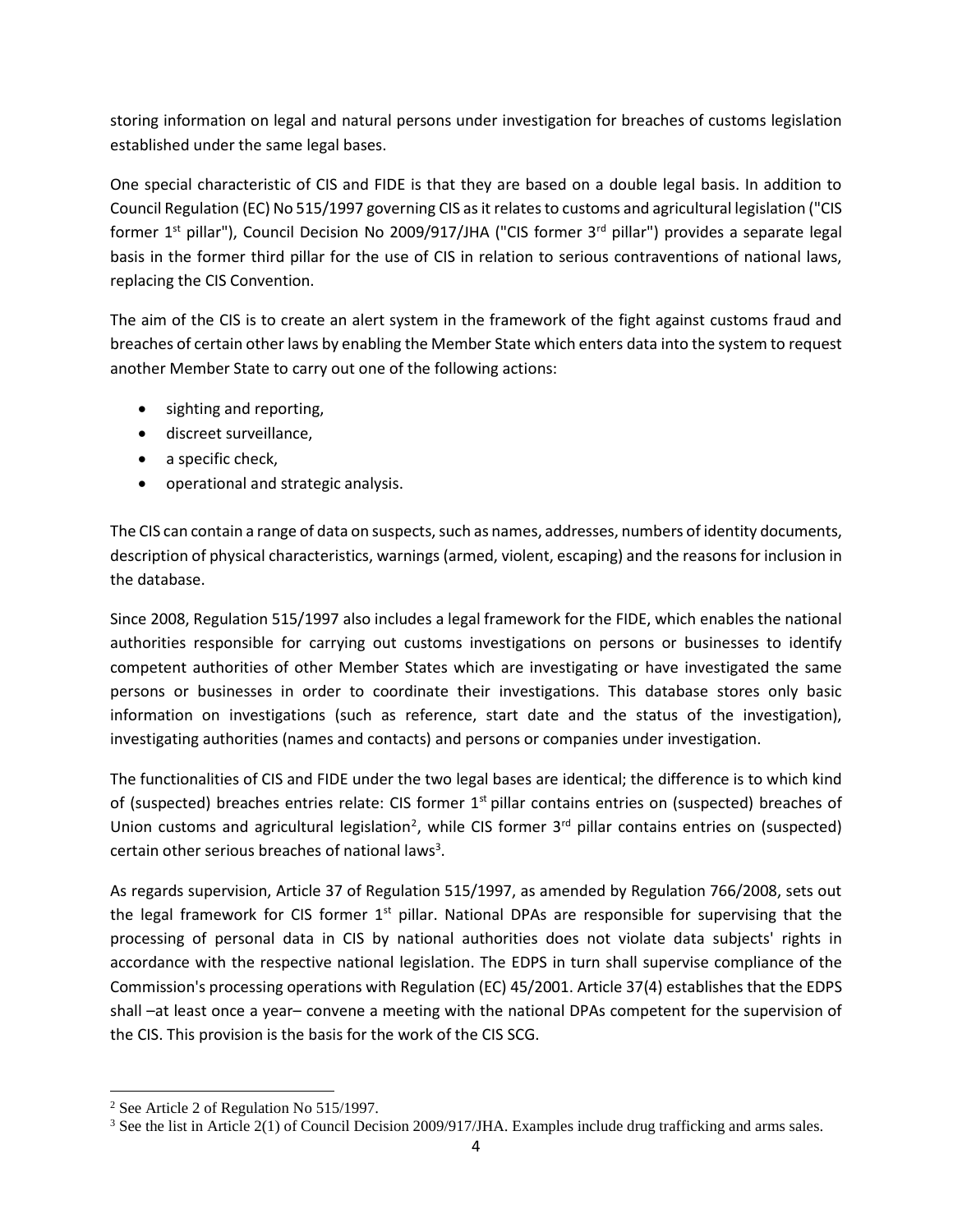As the provisions on FIDE do not contain specific rules on supervision and data protection, the general rules for CIS apply, in accordance with Article 41a (1).

The supervision regime for CIS former  $3<sup>rd</sup>$  pillar is different. Under this legal basis, Article 26(1) of the Council Decision states that the EDPS shall supervise the activities of the Commission regarding the CIS. Article 25 sets up a Joint Supervisory Authority ("Customs JSA"), consisting of two representatives of each national DPA, with a secretariat provided by Council staff.

This means that there are two forums for the coordinated supervision of the CIS and FIDE, the CIS SCG and the Customs JSA. The relationship and working arrangements between the two will be described in the next section.

## **2.2. Relationship with Customs JSA**

As outlined above, the CIS is based on a double legal basis. While the EDPS, national DPAs and the CIS SCG are competent for the system under Council Regulation (EC) 515/1997, under Council Decision 2009/917/JHA, the EDPS is competent for supervising the Commission's activities regarding CIS, but he is not a member of the Customs JSA, which supervises the system.

Article 26 (2) establishes that the JSA and the EDPS shall cooperate, each acting within their own competences. To this end, both groups shall meet at least once a year (Article 26(3)). Because the members of both groups are largely identical – with the exception of the EDPS and the respective secretariats–, the meetings of the CIS SCG – to which the secretariat of the Customs JSA is always invited – are at the same time considered to also be the meeting of the EDPS with the Customs JSA. The other way around, the EDPS is invited to parts of the Customs JSA meetings as observer.

Close cooperation between the Customs JSA and the CIS SCG is essential. While CIS former 1<sup>st</sup> pillar and CIS former  $3<sup>rd</sup>$  pillar are legally and technically separated, their functionalities are identical, meaning that any issues needing supervisory attention are likely to occur in both databases. Additionally, from the users' perspective, there is no visible difference between CIS former  $1<sup>st</sup>$  pillar and CIS former  $3<sup>rd</sup>$  pillar.

## **2.3. Revision of the legal basis**

 $\overline{a}$ 

On 25 November 2013, the Commission published a Proposal for a Regulation of the European Parliament and of the Council amending Regulation (EC) No 515/97 of 13 March 1997 on mutual assistance between the administrative authorities of the Member States and cooperation between the latter and the Commission to ensure the correct application of the law on customs and agricultural matters. The EDPS issued an opinion on the proposal in 2014<sup>4</sup>.

<sup>4</sup> [https://secure.edps.europa.eu/EDPSWEB/webdav/site/mySite/shared/Documents/Consultation/Opinions/2014/14-](https://secure.edps.europa.eu/EDPSWEB/webdav/site/mySite/shared/Documents/Consultation/Opinions/2014/14-03-11_agriculutural_matters_ex_sum_EN.pdf) 03-11 agriculutural matters ex sum EN.pdf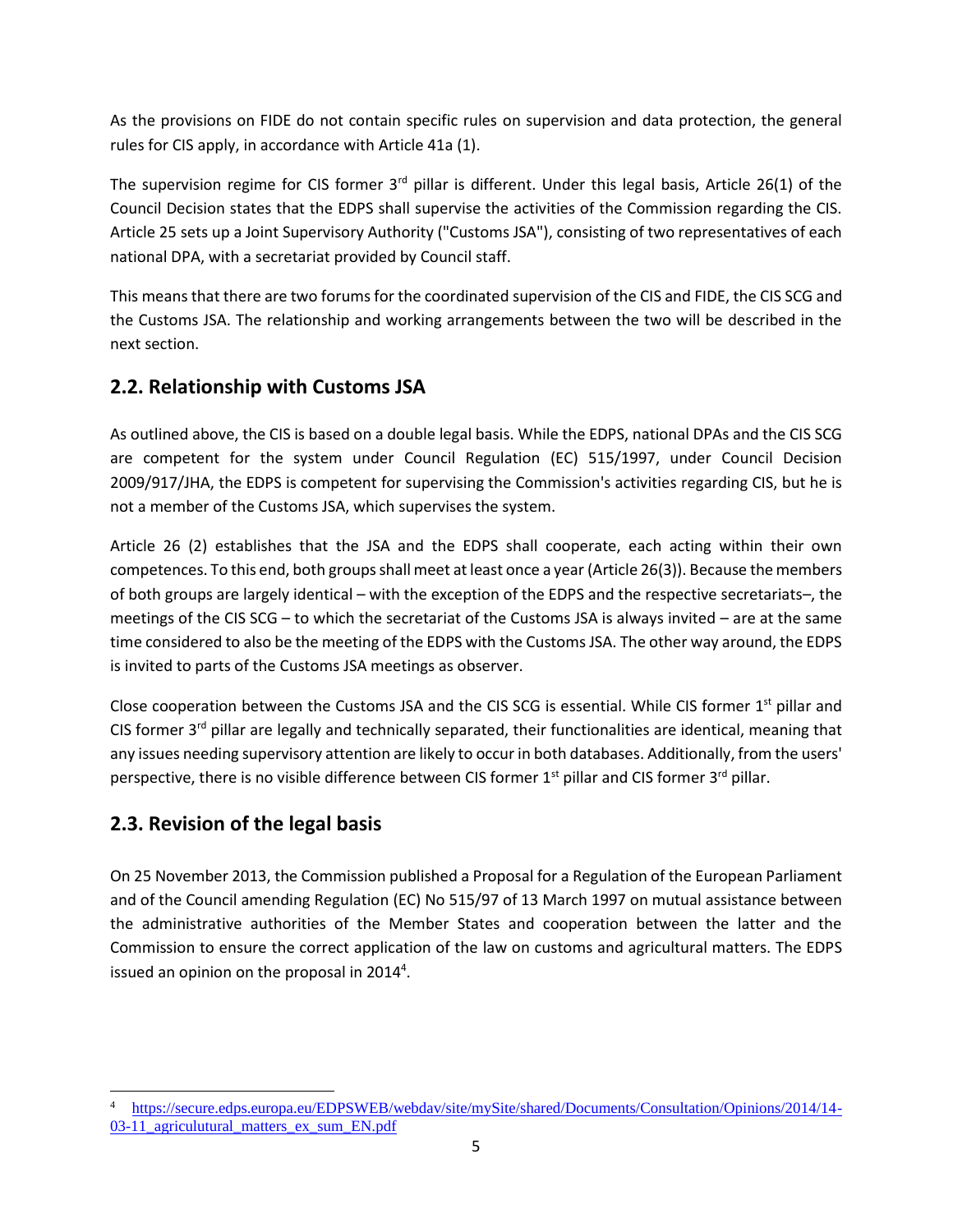As a result, Regulation (EU) 2015/1525<sup>5</sup> was adopted on 9 September 2015 and became applicable on 1 September 2016. Some of the main changes that Regulation (EU) 2015/1525 bring to Regulation (EC) No 515/97 are the following:

a) creation of a Container Status Messages directory – containing messages recording physical movements of containers by maritime vessel; the scope of data on containers leaving the EU customs territory is limited to excisable products (i.e. tobacco, alcohol and energy products);

b) creation of an Import, export and transit directory – containing data on goods entering, leaving and transiting the EU; the scope of data on exports is limited to excisable products (i.e. tobacco, alcohol and energy products);

c) improvement of the framework for using information obtained on the basis of mutual assistance as evidence in judicial proceedings – subject to non-opposition of the Member State providing information;

d) speeding-up OLAF investigations by setting out deadlines for the Member States to provide investigation-related documents (i.e. supporting documents);

e) simplifying the procedure governing the storage of data in the CIS by removing the obligation to review data annually and by setting a maximum storage period of five years which can be increased, subject to justification, by an additional period of two years.

## **3. Organisation of coordinated supervision**

## **3.1. Main principles**

According to the legal basis, meetings must take place at least once a year. It is standing practice to organise two meetings per year.

In the meetings, the DPAs of all EU Member States are represented, as well as the EDPS, who also provides the secretariat for the Group, and the Data Protection Secretariat of the Council, which provides the secretariat for the Customs JSA. As the members of the Group and the Customs JSA are largely identical, these meeting also serve as meetings between the EDPS and the Customs JSA, as foreseen in Article 26(3) of Council Decision 2009/917/JHA.

Documents to be discussed are usually prepared by a rapporteur from the Group or the secretariat; where appropriate, the secretariat of the Customs JSA can also be involved. Setting priorities for the work of the Group is the prerogative of the Members.

 $\overline{a}$ <sup>5</sup> Regulation (EU) 2015/1525 of the European Parliament and of the Council of 9 September 2015 amending Council Regulation (EC) No 515/97 on mutual assistance between the administrative authorities of the Member States and cooperation between the latter and the Commission to ensure the correct application of the law on customs and agricultural matters, OJ L 243, 18.9.2015, p. 1.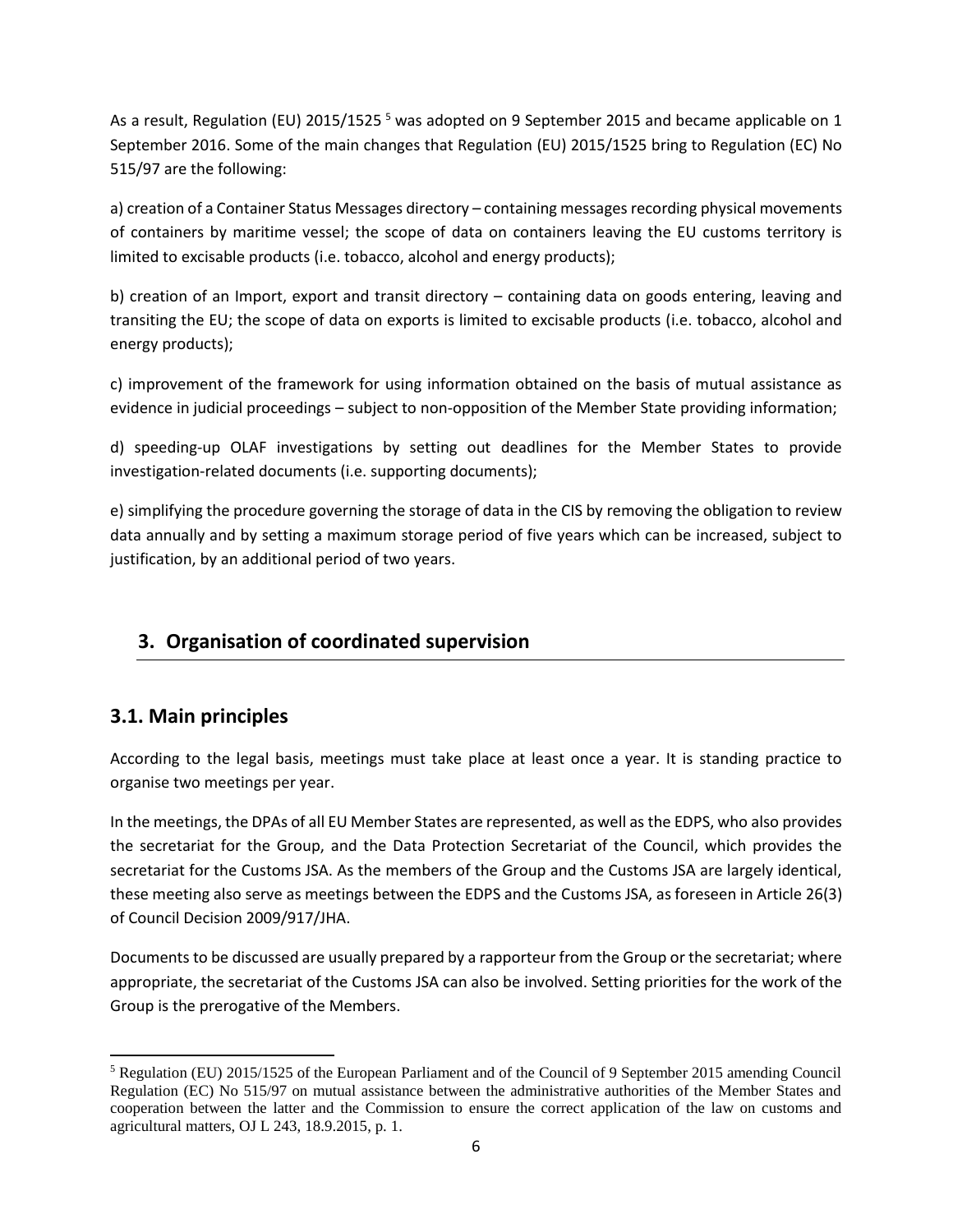#### **3.2. Overview of meetings in 2016-2017**

This is the fourth activity report of the CIS SCG. It covers the seventh and eighth years of existence of the Group and outlines its activities during the years 2016 and 2017.

In 2016, the CIS SCG held one meeting in Brussels in December (09/12/2016). At this meeting, it was announced that the Group adopted its activity report for the preceding two years (2014-2015) by written procedure and that the report would be distributed to the European Commission, the European Parliament and the Council of the European Union. The Group discussed its next work programme for the following two years, for 2017-2018, and identified several planned activities and follow-up activities. The Group decided to adopt a common format for national inspections as developed in other large-scale IT systems supervision coordination groups. As a follow-up activity, the Group decided to verify how data subjects' rights are respected at national and at EU level and how the Guide of Access to CIS adopted in December 2015 is implemented. Persons, whose personal data are collected, held or otherwise processed in the CIS, are entitled to rights of access subject to strict limitations, correction of inaccurate data and deletion of unlawfully stored data. The Members of the Group also shared their experience with regard to the inspections of the CIS at national and at EU level.

In 2017, the CIS supervision coordination Group held one meetings in Brussels in April (20/04/2017). At this meeting, the Group adopted its next work programme for the following two years, for 2017-2018, in which several planned activities and follow-up activities of the Group are identified. Representatives of the European Anti-Fraud Office (European Commission) were invited for a discussion on the Anti-Fraud Information System (AFIS) Security Policy. They presented the latest version of the AFIS Security Policy to the Group, highlighted the novelties, provided some information about their future plans regarding this policy, and gave some advice for national authorities on how to best implement the policy in an efficient way. The Group continued its work on the common format for national inspections as developed in other large-scale IT systems supervision coordination groups. The Members of the Group also shared their experience with regard to the inspections of the CIS at national and at EU level. Finally the Group elected their new vice-chair for a term of two years.

## **4. Main activities of the CIS SCG during in 2016-2017**

## **4.1. Common format for inspecting the CIS**

The CIS SCG is working on a draft Common Format for Inspecting the CIS. The Czech DPA was rapporteur and presented a Draft Discussion Paper on a Common Format for Inspecting the CIS in December 2015. A small Subgroup was then set up to collectively continue the work on this important topic and based on the work already done by the Czech DPA. The Subgroup is composed of the Italian DPA, Maltese DPA, Greek DPA, Polish DPA and the Czech DPA. As regards security-related questions, the Group decided to use existing security modules developed in the context of the SIS, VIS and Eurodac SCGs and complete it with additional questions focusing on the specificities of the CIS.